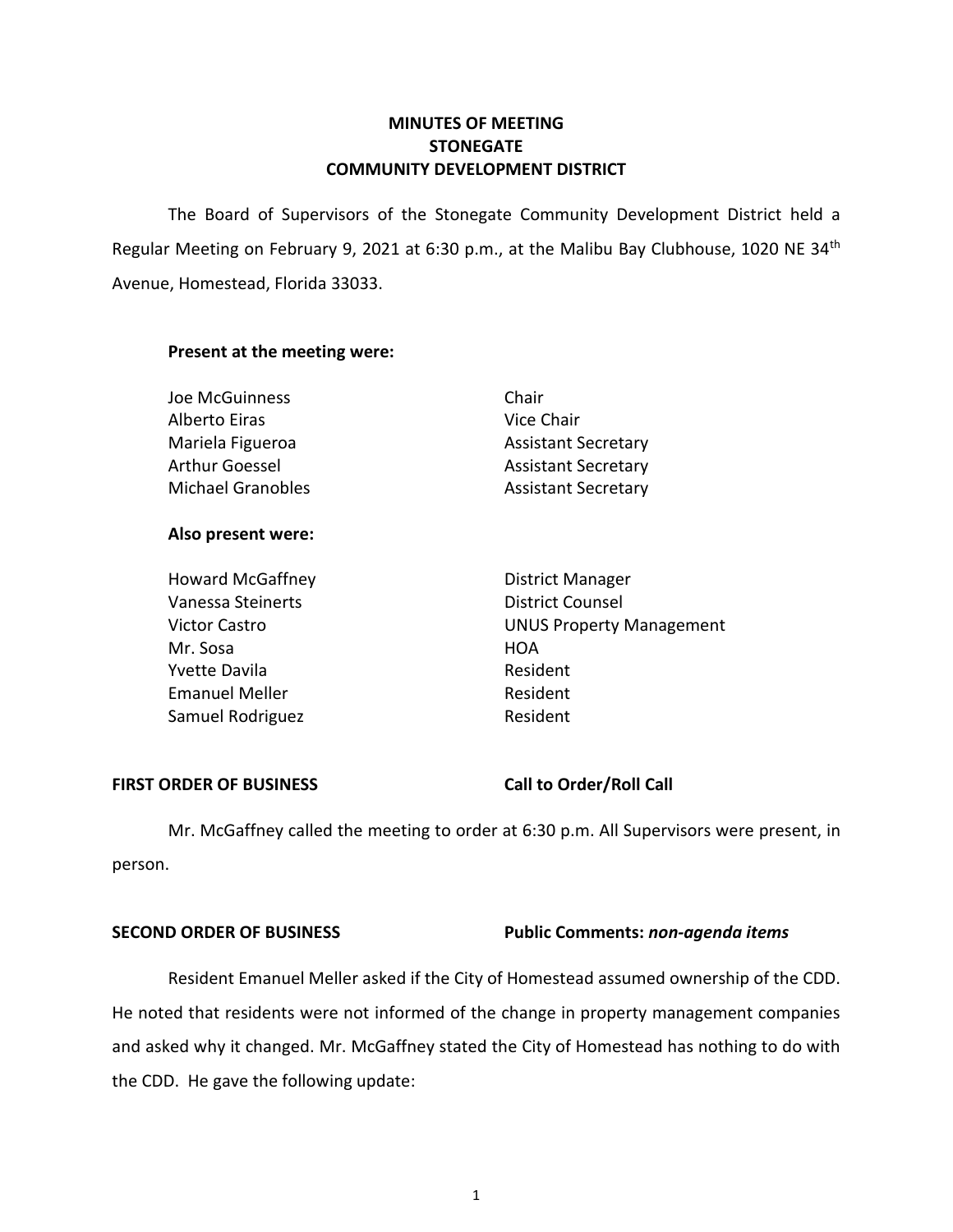#### **STONEGATE CDD February 9, 2021**

 $\triangleright$  Mr. Galo's company was no longer managing the property because the Board decided to go in a different direction and advertised a Request for Proposals (RFP) for Amenity Operations Management.

 The Board chose UNUS, over Mr. Galo's company.  $\triangleright$  The two respondents were Mr. Galo's company and UNUS Property Management (UNUS).

 ➢ Staff would coordinate with the HOA to circulate a Public Service Announcement (PSA) regarding the change in Amenity Operations Management.

 Mr. McGaffney provided Mr. Meller with his business card in case there were any further questions regarding the change.

### **THIRD ORDER OF BUSINESS Update: Amenity Management Transition**

Mr. McGaffney reported the following:

➢ UNUS began its contract effective February 1, 2021.

 ➢ Mr. McGaffney participated in transition meetings with Mr. Galo and Mr. Castro and specific needs were identified.

 $\triangleright$  In recent weeks, Mr. Galo became ill, halting the meetings.

 ➢ Prior to tonight's meeting, Mr. McGaffney met with Ms. Yvette Davila, the new UNUS on- site Amenity Manager to go over processes and needs to be carried out per the agreement, such as forwarding items to Mr. Galo that were left behind.

 $\triangleright$  Mr. McGaffney contacted Administration regarding setting up an account with Staples or Office Depot and to determine how best to transfer the computers, printers and ink, per the agreement with Mr. Galo.

 ➢ Mr. Castro was provided with copies of all agreements and corresponding contact information.

 proposals were obtained but no action was taken. The cameras must be considered and aged infrastructure must be addressed. He and Mr. Castro would discuss how best to address the open items and obtain proposals and provide recommendations. Although the security cameras would Mr. McGaffney recalled previous discussions regarding security cameras, wherein

2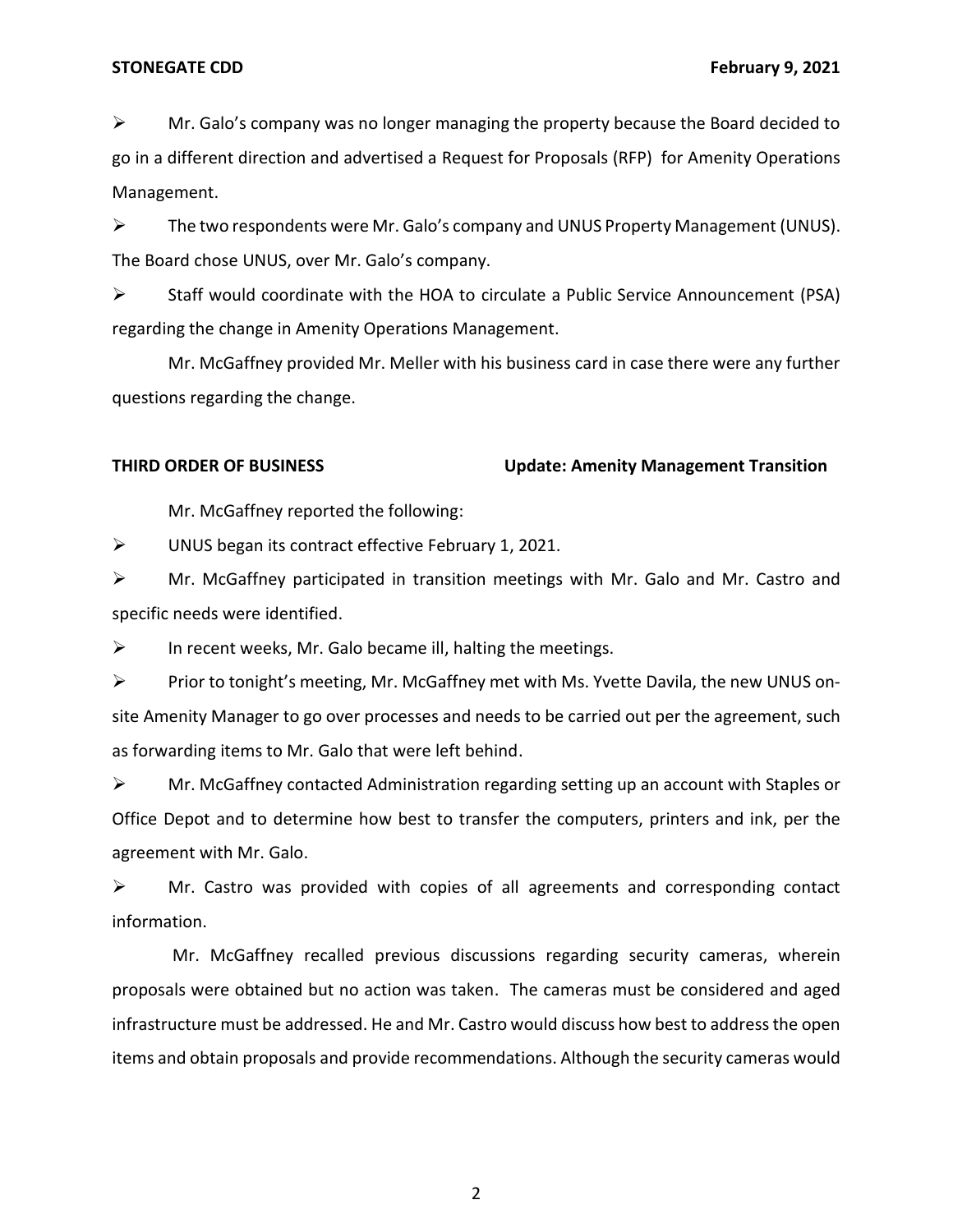be an unbudgeted expense, the District could finance the expenditure and then the Board must figure out the ongoing maintenance and monitoring.

 Discussion ensued regarding choosing vendors, the current DVR system, cost and timing of obtaining new security cameras and adding additional Board meetings to the meeting schedule. The Fiscal Year 2021 Meeting Schedule would be changed to add meetings on April 19, 2021, May 29, 2021, June 28, 2021 and August 9, 2021 and the September Public Hearing would be changed from September 21, 2021 to September 14, 2021

 ▪ **Consideration: Change of Date for Budget Public Hearing; September 14, 2021 This item, previously the Seventh Order of Business, was presented out of order.** 

 **On MOTION by Ms. Figueroa and seconded by Mr. Goessel, with all in favor, revising the Fiscal Year 2021 Meeting Schedule to add meetings on April 19, 2021, May 29, 2021 and June 28, 2021 and changing the Budget Public Hearing & Regular Meeting date from September 21, 2021 to September 14, 2021, was approved.** 

Mr. Goessel felt that it was imperative to send an e-blast introducing the new Amenity Management company to residents as soon as possible.

 **On MOTION by Mr. Goessel and seconded by Ms. Figueroa, with all in favor, authorizing Staff to have an e-blast sent to all residents introducing the new Amenity Management company by the end of the week, was approved.** 

 Mr. McGaffney would coordinate with the HOA to send the e-blast. Discussion ensued regarding disseminating information to residents, setting up a constant contact account for Mr. Castro, the CDD website, the HOA and public record laws.

Update:  **Landscaping Plan – Permit in Progress (Will FOURTH ORDER OF BUSINESS Update: Pond 3 Remediation and Begin February/March)** 

Mr. McGaffney gave the following update: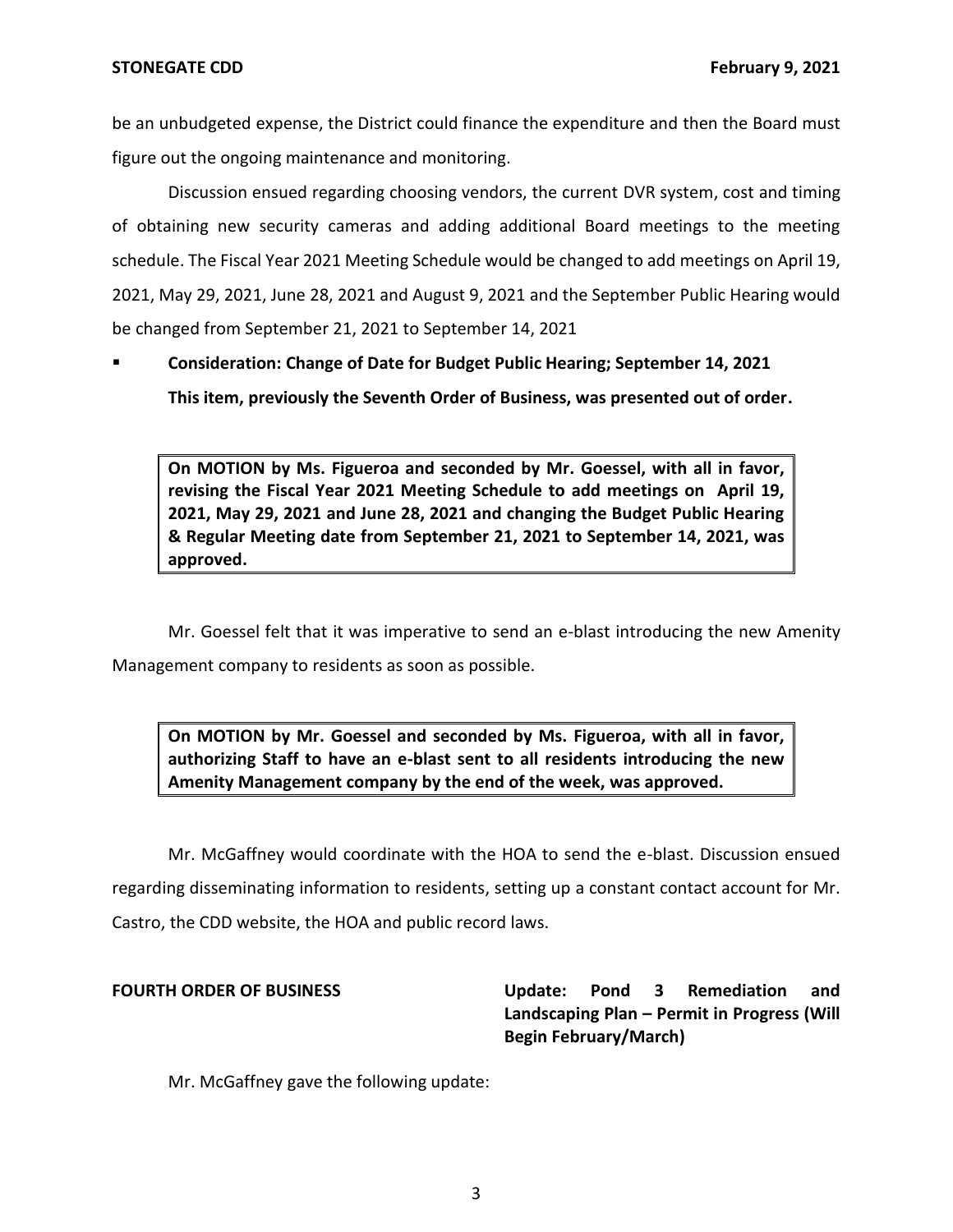**STONEGATE CDD February 9, 2021** 

 $\triangleright$  The permit for the pond remediation project was in progress with the City of Homestead.

 ➢ Mr. McGaffney toured Pond 3 with the District Engineering and representatives from Armando Garcia Land Service INC (AGLS) earlier today to determine a remediation plan to address areas where the ground settled and washout areas around the outfalls and culverts.

 $\triangleright$  The group discussed resolving the ongoing issue with nutrient overloading in the ponds, stemming from pesticides, fertilizers, irrigation, reclaimed water, etc., and addressing maintenance items pertaining to the current plantings.

 $\triangleright$  A simple solution was found to grant residents access to the ponds, when the repair work commences, by opening several green space areas and strategically placing grass between the ponds and the buildings.

 $\triangleright$  The District Engineer recommended using sod as a better way to control erosion, along with concrete riprap around the outfalls with erosion.

 $\triangleright$  The plan would include minimal plantings in the pond, which will allow Staff to allot more funds toward the aeration project and possibly the extension of the Clubhouse pavers.

 $\triangleright$  Regarding funding, the CDD underwent a bond refinance, taking advantage of the lower interest rates. \$610,000 was placed in the construction account, which would be drawn from to fund the remediation project that would cost approximately \$300,000.

 ➢ Staff predicted completing the pond remediation project during the summer and commencing the aeration project in the fall.

 $\triangleright$  Mr. McGaffney would give an update in April or May regarding the aeration project and, if funds remain, an RFP to extend the pavers around the pool would be publicized.

#### **FIFTH ORDER OF BUSINESS** Discussion: Fountains for Ponds 4, 5, and 6

 fountains installed in Ponds 4, 5 and 6, similar to the fountain in Pond 3. Mr. McGaffney stated all actions were doable; direction from the Board was needed and the funding source must be determined. Discussion ensued regarding completing current projects before focusing on installing additional fountains, fountain sizes, fountain costs, Pond 3 fountain electrical work and involving Florida Power & Light (FPL) and the City of Homestead. Mr. McGaffney would have the Mr. McGuinness stated several residents residing along the lakes asked about having

4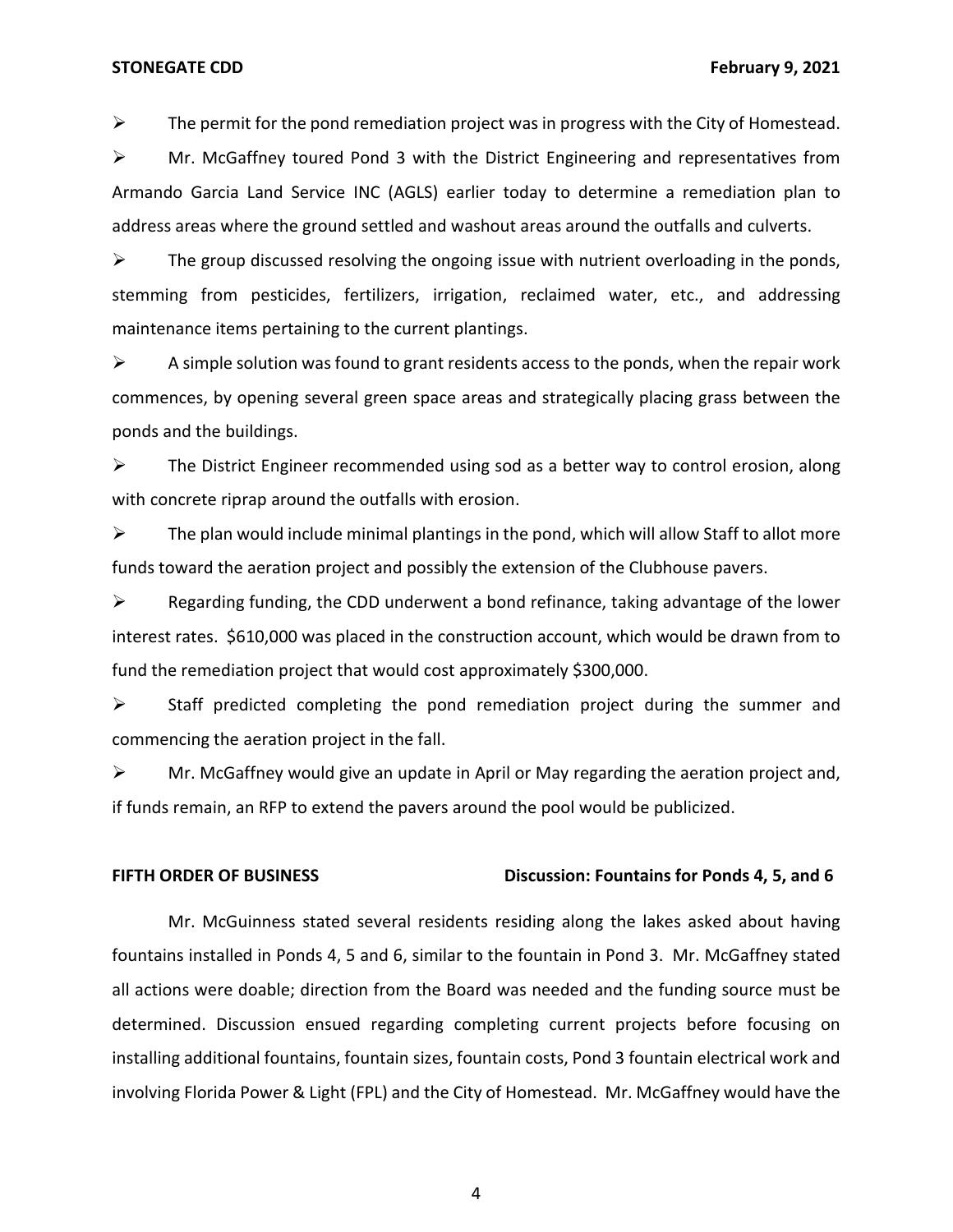aeration contractor inspect Pond 6 to provide an estimate of the total costs of fountain installation and email the information to the Board.

#### Discussion: **SIXTH ORDER OF BUSINESS Discussion: Fence Ownership and Maintenance Responsibility**

 Referencing an Encroachment and License Agreement between the CDD and the Estates at Mendocino, Mr. McGaffney stated that the fence positioned across Pond 3, where the work is live vegetation or bushes. Discussion ensued regarding the fence, which entity was responsible for maintaining the fence and surrounding areas, trespassers/transients who cross the community, the bushes and ongoing maintenance. Mr. McGaffney would confer with the Associations prior to having the fence replaced with bushes. planned, was torn from its post. It must be replaced and he proposed replacing the fence with

# **SEVENTH ORDER OF BUSINESS Consideration: Change of Date for Budget Public Hearing; September 14, 2021**

This item was addressed during the Third Order of Business.

### **EIGHTH ORDER OF BUSINESS** Consent Agenda Items

### **A. Acceptance of Unaudited Financial Statements as of December 31, 2020**

#### **B. Approval of November 17, 2020 Regular Meeting Minutes**

 Mr. McGaffney presented the Consent Agenda Items. Discussion ensued regarding the "Due from other" line item on the Balance Sheet, the "K&R Painting and Remodeling" bill in the Check Detail, switching from Comcast Business to AT&T, the pergolas and electronic invoicing as a result of the pandemic. Mr. McGaffney would obtain a more specific answer regarding the "Due from other" line item from Accounting and email his findings. He would coordinate with Mr. Castro to obtain and review proposals and facilitate the switch to a more affordable cable provider, for ratification at the next meeting.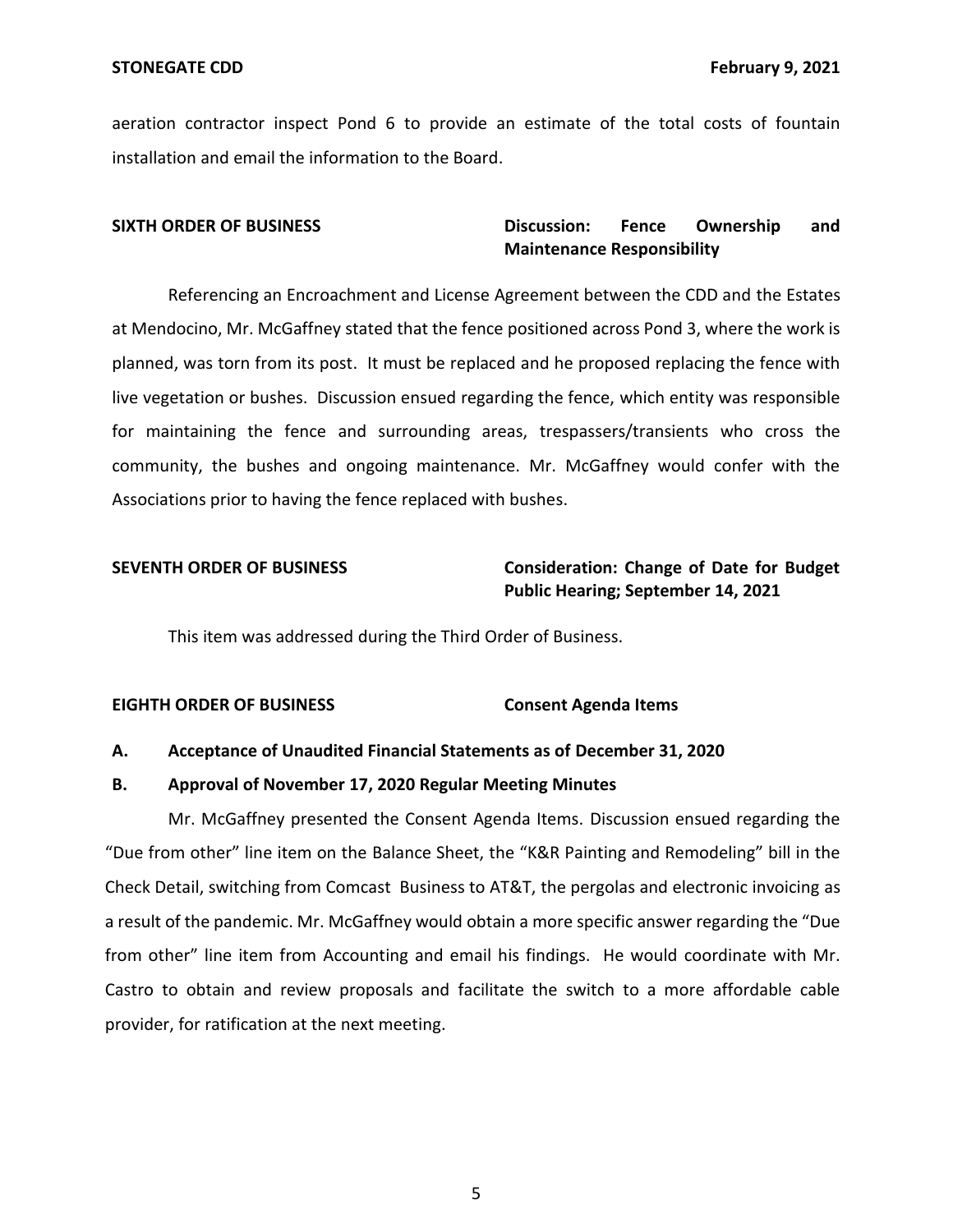**On MOTION by Mr. Granobles and seconded by Ms. Figueroa, with all in favor, authorizing the Chair and Vice Chair to execute contracts for cable, phone and internet services, subject to ratification at the next meeting, was approved.** 

 **On MOTION by Mr. Goessel and seconded by Mr. McGuinness, with all in favor, the Consent Agenda Items, as presented, were accepted and approved.** 

## **NINTH ORDER OF BUSINESS Staff Reports**

### **A. Clubhouse Manager:** *UNUS Property Management*

 Discussion ensued regarding necessary pool repairs, routine maintenance items and fire and Mr. Castro presented the February Malibu Bay Clubhouse Management Report. safety hazards.

 Mr. Eiras noted that several residents go to other gyms in the area, instead of the gym at the Clubhouse. He asked if Board Members could visit neighboring clubhouses with him to view and compare their equipment and offerings to make sure that the CDD is up to par with the other communities. He suggested leasing gym equipment, instead of purchasing new equipment. Mr. McGuinness motioned for Mr. Eiras to coordinate with Mr. Castro regarding revamping the gym equipment and report back to the Board.

 **On MOTION by Mr. McGuinness and seconded by Ms. Figueroa, with all in favor, authorizing Mr. Eiras to coordinate with Mr. Castro to develop new concepts for revamping the gym equipment, for the purpose of soliciting proposals for the layout of gym equipment for the fitness center, was approved.** 

 The Board and Staff discussed the common areas, easements, sprinklers, water fountain, sidewalks, HOA and debris pickup. Mr. McGaffney stated, upon observing any deficiencies related to the landscaping, Board Members should report it to the Operations Manager, who would then work with the vendor to resolve the issues. Mr. Castro would review the maintenance agreement with Mr. McGaffney. Mr. McGaffney would send a reminder to the HOA to remind residents to retrieve coconuts that have fallen from trees on their properties.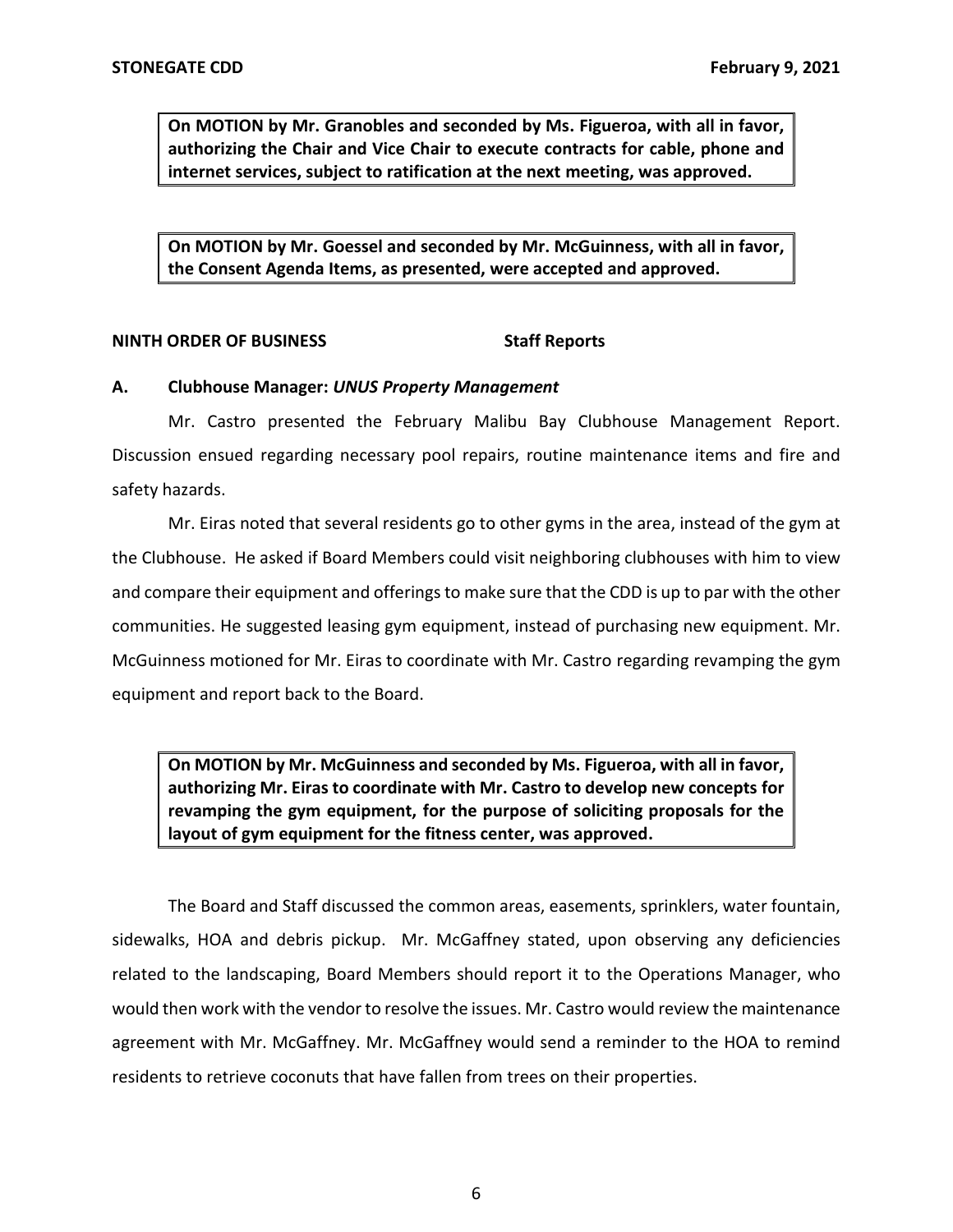### **STONEGATE CDD February 9, 2021**

# **B. District Counsel:** *Billing, Cochran, Lyles, Mauro & Ramsey, P.A.*

There being no report, the next item followed.

 **C. District Engineer:** *Alvarez Engineers* 

There being no report, the next item followed.

# **D. District Manager***: Wrathell, Hunt and Associates, LLC*

 Mr. Mc Gaffney stated he previously conferred with the District Engineer regarding the pond remediation project.

# • **NEXT MEETING DATE: May 11, 2021 at 6:30 P.M.**

# o **QUORUM CHECK**

The next meeting would be held on May 11, 2021 at 6:30 p.m.

# **TENTH ORDER OF BUSINESS Supervisors' Requests**

 Mr. Eiras wanted to know who is responsible for picking up the coconuts. If homeowners are responsible for removing them from their property, he felt that the HOA should issue penalties. Mr. McGaffney would contact the HOA regarding the coconuts and obtain proposals from landscapers to pick up coconuts more frequently.

 Ms. Figueroa asked if the new Amenity Management company would decorate the Clubhouse for the upcoming holidays. Mr. Castro stated he would facilitate balloon displays but nothing extravagant, in light of the pandemic.

 Mr. McGuinness felt that the pool area should be closed as soon as possible to expedite the pool repairs. Mr. Castro would facilitate the repairs, send an e-blast alerting residents of the pool closure and copy the Board and Mr. McGaffney.

# **ELEVENTH ORDER OF BUSINESS Adjournment**

There being no further business to discuss, the meeting adjourned.

 **On MOTION by Ms. Figueroa and seconded by Mr. Granobles, with all in favor, the meeting adjourned at approximately 8:24 p.m.**